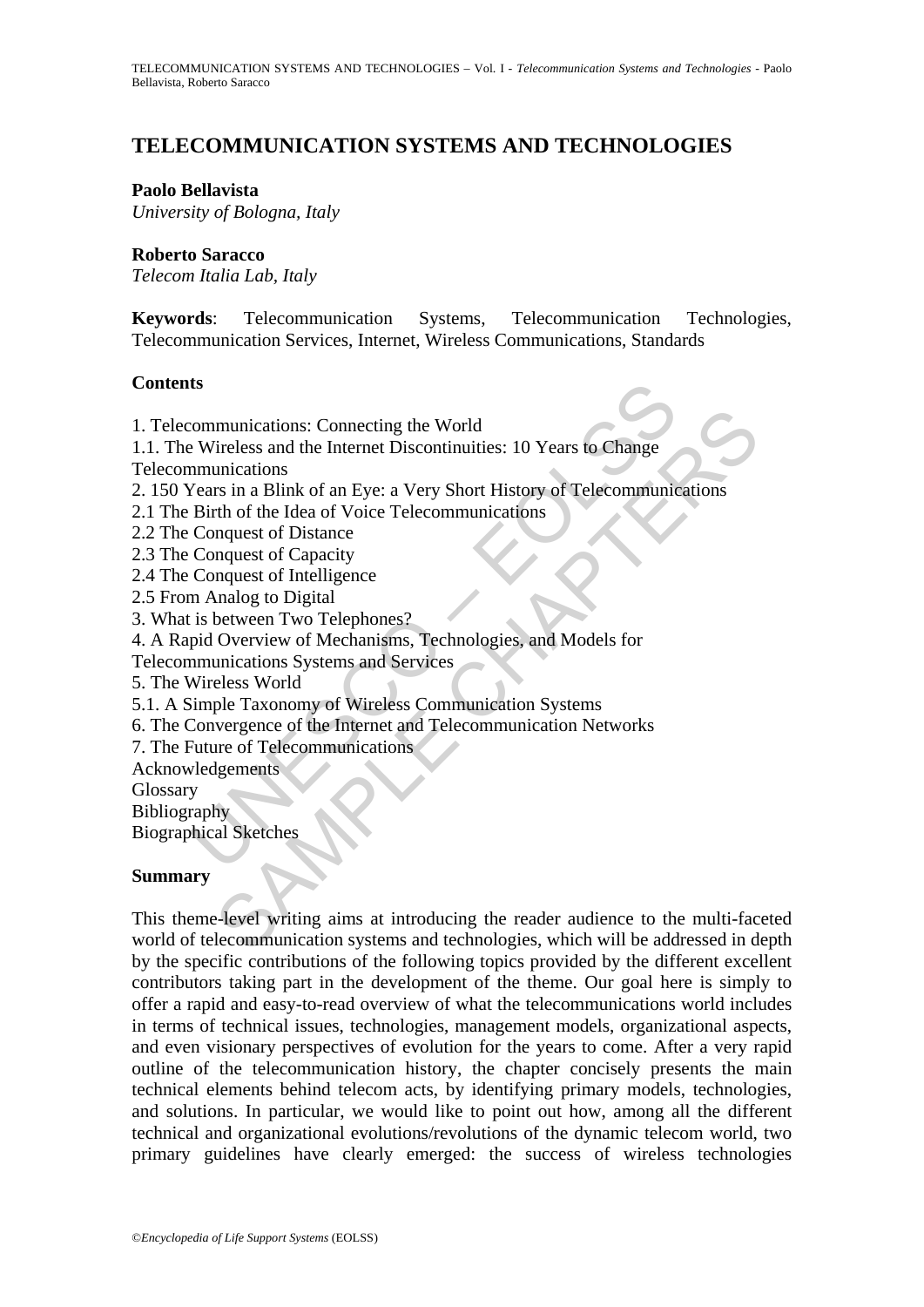(especially for last-meter connectivity) and the convergence between the telecom and the Internet infrastructures. These two telecom trends answer a more general tendency towards an envisioned world centered on communications, where possibly mobile users are willing to be immersed in a pervasive, ubiquitous, and always-connected environment fully supporting information/service sharing based on community belonging.

## **1. Telecommunications: Connecting the World**

#### "I'll give you a ring". As easy as that!

Today, at the beginning of the  $21<sup>st</sup>$  century sentences like this are uttered at any instant all around the world. Fifty years ago nobody would have pronounced it. The telephone was restricted to a minority of people in the so called developed world and it was barely existent in most parts of the world.

at the beginning of the  $21^{\text{st}}$  century sentences like this are uttered the world. Fifty years ago nobody would have pronounced it.<br>tricted to a minority of people in the so called developed world an<br>in most parts of t In eventually to the social policies and an exploration of the tword. Fifty years ago nobody would have pronounced it. The teleptred to a minority of people in the so called developed world and it was based morst parts of In the last fifty years, the International Telecommunications Union (ITU) has reported, on a yearly basis, the penetration of telephones in the various countries of the world. The USA progressed from less than 20% to close to 50% of the population and almost 100% of households. Europe has been lagging behind but has been a close follower, with higher penetration in the Nordic Countries and less in the Mediterranean region, till the 1980s. From that moment on, huge focused investment took place in many southern European countries and that filled the gap with the North. By the 1990s it was difficult to find a household without a phone in Europe, North America, Japan, Korea, Singapore, Hong Kong and Australia.

For the other parts of the world, in 1990, it was a quite different story. Cambodia and a number of Centro African countries had few percentage points of penetration, well below 10%. A significant number of countries were around 10% and others between 10% and 20%. At that time, being below 30% was meant to be "out of reach" for most people. It is significant to remember that India in the 1990s launched an ambitious plan, India 2000 that called for the availability of a phone for every citizen within a 20 km radius. That seemed, and for the technology that was available at that time, a daunting task.

According to the ITU progressing from 1% penetration to 10% would take a country close to 19 years, 14 years to move from 10% to 20% and just 8 years to reach 30% from 20%. These figures were issued in 1990 and were based on statistical data collected over the previous decades. Because of the shortening time required to increase of 10% the penetration as more and more diffuse was the telecommunication infrastructure, the gap between poor and rich countries tended to increase over time.

The distance between poor and rich countries in the 1990s was not only measured by the penetration factor but also by the quality of the telecommunication infrastructures (hence of the service available). The general rule was that pervasive infrastructures, like those to be found in Europe and North America, were also providing much better quality. They usually were the result of a continuous investment, the operation costs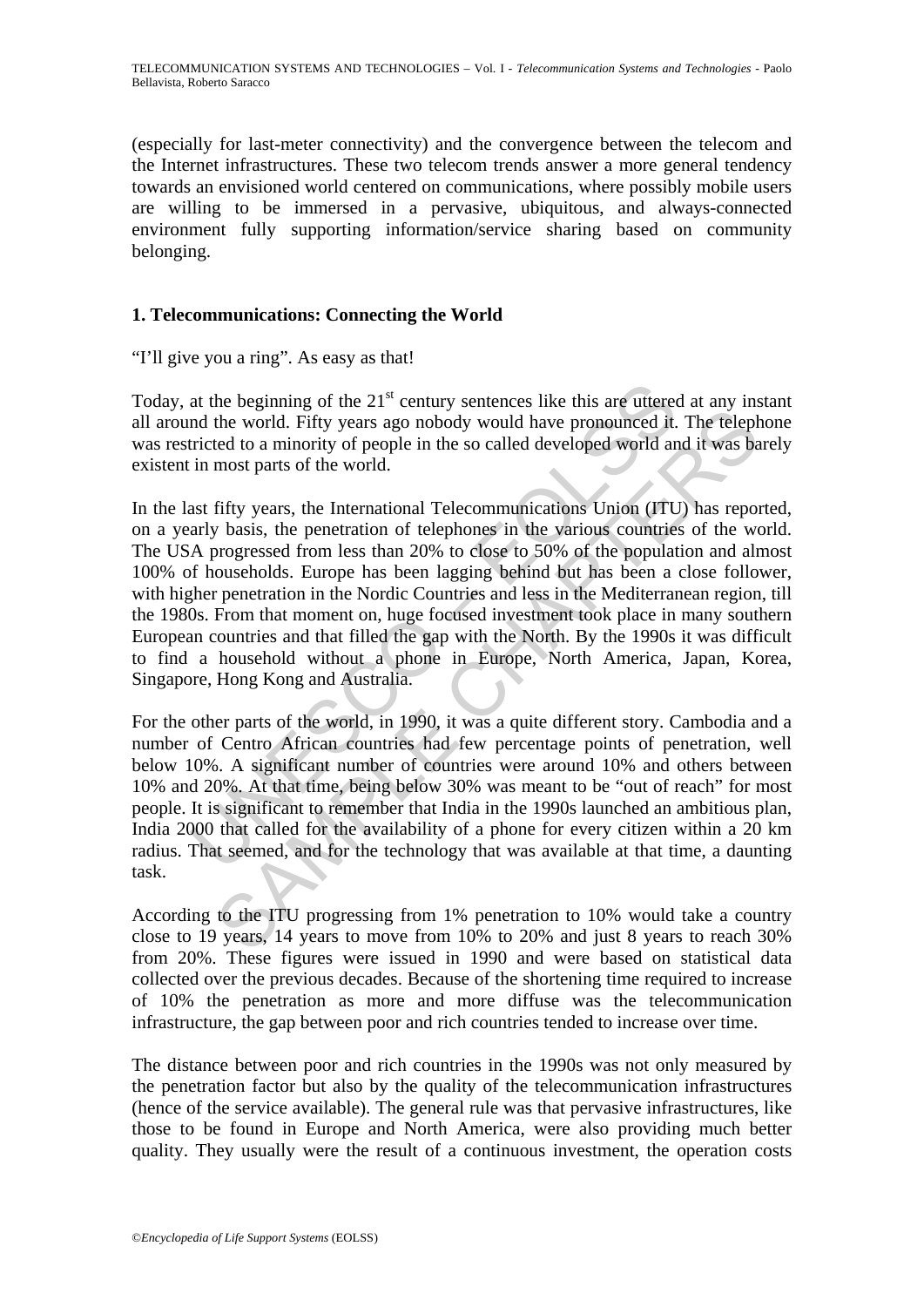(OPEX) could be split over millions of users, together leading to better resources and maintenance. Poor countries had outdated infrastructures, poorly maintained equipment (also because of technical skill shortage) and even new investments were submerged by the existing low grade equipment (a network is as good as its worst component).

ble the telecom biz (calculated in term oster the verophent of business in<br>the telecom biz (calculated in terms of capital costs -CAPEX<br>provided) amounted to 8% of the overall European turnover. E<br>s used to say that the on The availability of a finely disseminated telecom infrastructure offering good quality became a pivotal element of progress from the 1950s on. Business started to rely on telecommunications in supply and distribution chain, leading to cutting cost and increasing productivity resulting in the economic miracle. The European Commission started specific actions (RACE, ACTS) in the 1980s and 1990s to fund cooperative research in telecommunications with the express objective of stimulating the creation of a top-notch infrastructure that can foster the development of business in Europe. In the 1990s the telecom biz (calculated in terms of capital costs -CAPEX-, OPEX, and services provided) amounted to 8% of the overall European turnover. European Union officials used to say that the only reason to invest in telecommunications was to stimulate the remaining 92% of the European biz: investment in better telecommunications would increase the competitiveness of many business sectors.

It is therefore obvious that in the beginning of the 1990s the ITU and the United Nations in their various Agencies (ITU is one of those, although it specifically focuses on telecommunications, standards and international regulations) were trying to address the issue of bettering telecom infrastructures in developing countries by rising awareness at political level.

## **1.1. The Wireless and the Internet Discontinuities: 10 Years to Change Telecommunications**

In the next section we will consider a brief history of telecommunications. Here we only need to look at an amazing change, still in effect, that altered the way the telecommunication game is played.

isomethed and the mean of the strepture and the response that the consideration of the overall European tumover. European University the remaining 92% of the overall European tumover. European is the remaining 92% of the E Telecommunication services have been provided till the 1990s through fixed, copper lines. Their deployment was costly and took a lot of planning and time. The maintenance of the network was also very expensive and, in most situations, there was no economic sense in developing such an infrastructure; too few users, too dispersed geographically and with very little economic spending capacity to sustain a return on investment. Obviously that was the chicken and egg situation. If there is no infrastructure there is no way of stimulating business but, if no business is willing to pay for the infrastructure services, no one is willing to invest on its construction. Here comes the wireless revolution whose effects are even more important in the developing world than in developed countries.

A wireless infrastructure has a completely different cost sharing model. Whilst in a fixed line infrastructure close to 100% of the investment is burdening the network operator and has to be made "before" the infrastructure becomes available, in the wireless infrastructure only 30% of the cost is from operators' pockets. The other 70% comes from investment in terminals, usually sustained by users. Additionally the wireless infrastructure can be deployed in an incremental way with respect to traffic, not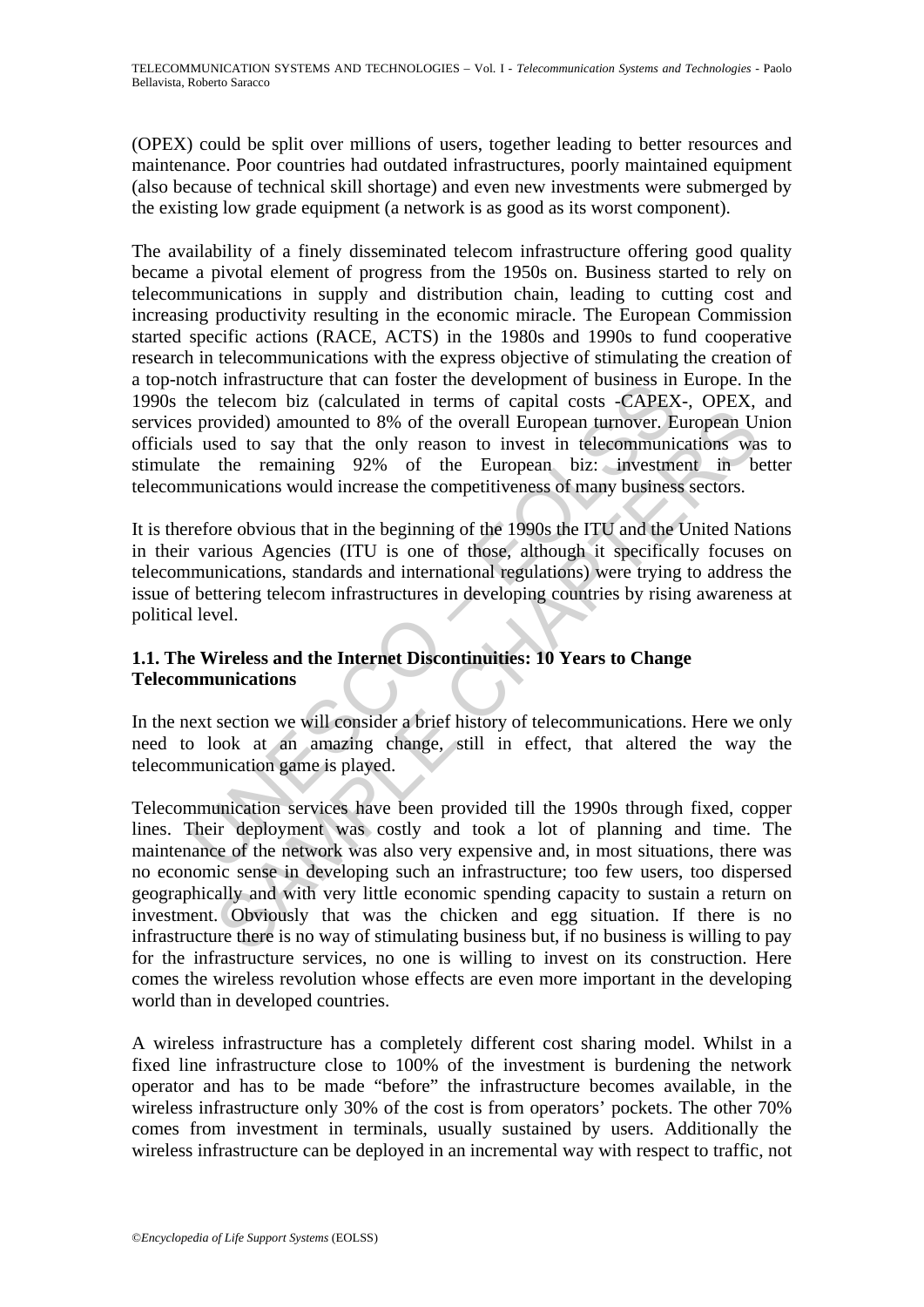to geography (covered areas). We can place a single antenna and cover a very wide area just by increasing the power. Once the traffic grows, it saturates the capacity of that antenna (of that cell) and a new cell will need to be deployed. The extra investment required for that new cell is justified by the existing traffic and, therefore, the return on investment is guaranteed.

Deployment in poor areas with limited spending capabilities becomes economically viable. Additionally, wireless equipment provides high quality everywhere, digital systems either work or they do not, hence a uniform quality level is assured. It may be curious to note that in India the poor quality provided by the fixed network led to a regulation that asked the operator not to charge for the first 30s of conversation to give time to the calling party to verify that the call indeed reached the intended party. With the deployment of the wireless digital network quality was no longer an issue but the regulation still applied with the result that Indians started to make very short calls, under 30s each, to avoid paying. The wireless operator went bankrupt. Eventually the regulation was changed…

the cannel party to verily unat the can indeed reached the incention<br>loyment of the wireless digital network quality was no longer a<br>on still applied with the result that Indians started to make very sh<br>h, to avoid paying. manned or three works of the network was the same of the same of the same of the same of the same of the same of the developing was changed...<br>
to avoid paying. The wireless operator went bankrupt. Eventually was changed.. In the new century, starting with 2001, the greatest ratio of development shifted from the developed to the developing world. By 2005 the absolute value of investment in wireless infrastructure sees in the top ranking China and India, with sub African countries also showing a tremendous increase in wireless coverage. If in the 1990s the newest equipment would be found in Europe, East Asia and North America, in 2005 one has to look at developing countries. Manufacturers used to develop new products for developed countries and sell outdated models to developing countries. In 2005 new developments target the needs of China and India; whoever wants to upgrade its network need to ask what manufacturers are developing for China.

The uptake of the wireless market (in 2005 there were 2.2 billion cell phones versus 1.6 billion fixed line) created another major shift: it is no longer the network manufacturers that lead the innovation but the cell-phone manufacturers. As more powerful electronics has become available, there is less and less need for network equipment. Where hundreds of units of equipment were required to route a telephone call, now a single equipment can handle millions of calls. In Italy at the beginning of the 1980s there were 11,000 switches in the network; in the 1990s their number shrunk to less than 6,000; a new infrastructure based on optical switches and fiber may require less than 100 switches. The whole market for network equipment is shrinking.

At the same time the electronic progress pushes the evolution of feature-rich terminals (cell-phones with ever more powerful digital cameras, better screens, increased storage capacity…) that stimulate the market to dispose of older models for new ones. The market for cell phones in 2005 has exceeded 800 million pieces, many of these being a replacement of out-of-fashion ones. This trend will continue in the coming years shifting the innovation from the network to the terminals, again placing on very similar footing markets in both developed and developing countries.

The short life cycle of terminals, measured in months rather than years (as it is the case for network equipment), creates a continuously evolving platform that can be exploited by the business both in terms of new service offering and as a tool to increase the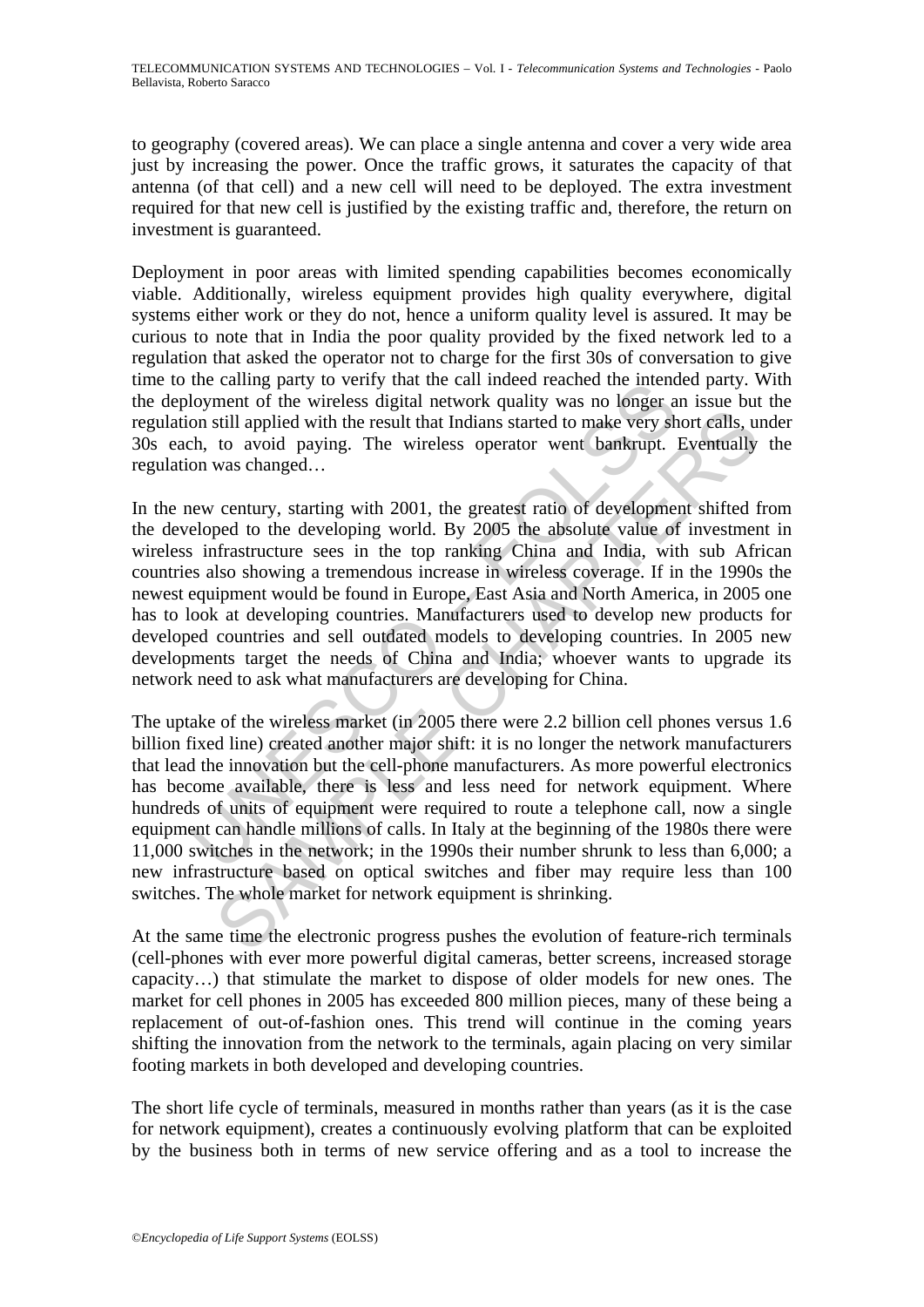effectiveness of the biz itself. This latter aspect is just starting to develop.

Practically at the same time that the wireless revolutionized the telecommunication world reshaping its actors and the biz models, Internet and the Web started to create opportunities to fixed-line operators by stimulating bandwidth offer and demand.

The Internet uptake, particularly by the mass market, is driving the demand for broadband connectivity. The availability of alternatives (connection via ADSL on copper lines, fiber, cable television, or satellite) stimulated a quite competitive market resulting in price decrease and increased bandwidth.

and Suppole but, given its united area, it is usually using<br>tarted and singupor but, given its united area, it is usually about<br>the of several Mbps (usually 3-4 Mbps are required for viewing<br>rmet). Japan has also a signifi and of several Mbps (usually 3-4 Mbps are required for viewing television of several Mbps (usually 3-4 Mbps are required for viewing television of bical fiber that has been met by an increasing derivation of 100 Mbps are Korea (and Singapore but, given its limited area, it is usually disregarded) is the country that has the highest penetration of broadband lines, over 75% of households, with a bandwidth of several Mbps (usually 3-4 Mbps are required for viewing television over the Internet). Japan has also a significant penetration and in 2004-2005 has started a significant deployment of optical fiber that has been met by an increasing demand (bandwidth of 100 Mbps are easily delivered on fiber). USA has a mixed situation with cable companies competing head to head with operators' companies, these latter providing broadband via ADSL. Initiatives have started in 2005 to deploy optical fiber to increase bandwidth. In Europe the majority of broadband connection is provided via ADSL, even though in some areas cable (mostly) and satellite have a significant share of the market. The uptake of broadband in Europe will continue for a while being still much lower than saturation.

Internet and wireless are quite different markets in terms of biz. While Internet is either "free" with connectivity provided at a flat rate (by far, and increasingly so), the wireless market is basically using a pay per use model (although there is a shift towards flat rate in some areas). Wireless till the end of the 1990s has been for voice; wireless data transmission (if we disregard instant messaging and SMS) was basically nil. At the turn of the century the dissemination of technologies like Bluetooth and Wi-Fi started to change the scenario: in 2005 a growing portion of data traffic in the last "meter" goes wireless bringing in flexibility and low cost.

Conversely, Internet was traditionally about data communications. At the turn of the century, Voice over IP (VoIP) moved from being a technology to become a viable technology. In 2005 Skype exceeded the threshold of 50 million users of its VoIP service. Clearly the dissemination of broadband connections made this possible. Skype is just one of many service providers offering VoIP. The main motivation to use VoIP has been the much lower price associated to this communication, in many cases completely free (in a PC-to-PC voice call). Over time, this motivation will fade away as more and more operators are moving towards an "all you can eat" subscription model including unlimited calls (hence the price of the call drops to zero). This will not signify the demise of VoIP as a service (VoIP as a technology is something that will become a generalized reality but it will not be perceived by the users who cannot care less about "how" their calls are managed and routed as long as their quality is acceptable and their price is low).

In fact, people using Skype (or any other service provider of this kind, our mentioning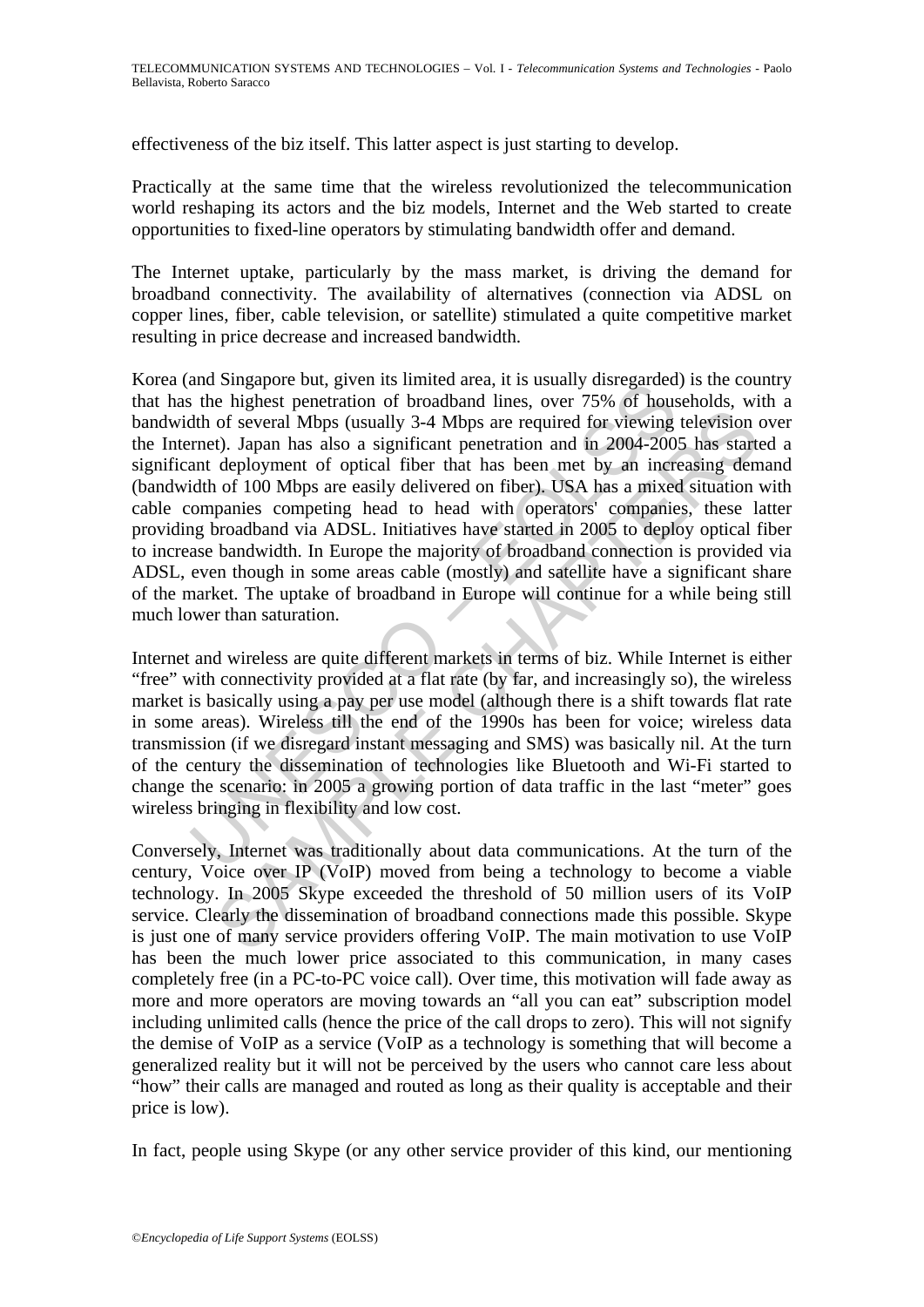of Skype here should not be considered as an endorsement to that particular provider or an indication of ranking) have learnt that a new communication paradigm becomes possible. Skype is not about connecting two people, it is about creating a multitude of squares, one for each subscriber. In that square the subscriber finds all her acquaintances and perceive at a glance their availability in terms of connectivity. As one logs in on Skype, the contact list immediately shows tiny icons indicating if that person is on line available to talk or just to chat, or if she is on line but engaged in other business and cannot be disturbed, or if she has set up a voice mail to take messages. It is really like being on the village square, seeing all people we know and perceive at a glance who we can get in touch with at that particular moment. Welcome to the concept of community communications. This is important from a biz viewpoint because communities are the "monads" of the market, the fulfilled dream of market segmentation.

Telecommunication services are moving in this first part of the century to provide a means to become the fabric of millions, billions of communities. Any person can be at the same time involved in tens/hundreds of communities: the one of people sharing her political ideas, the one sharing her hobbies, the one whose children go to the same school, the one of people suffering from the same ailments, the one of people interested in buying a certain product along with others selling that product (e-Bay docet).

Interest are the monatas of the market, the function.<br>
Internal decation.<br>
Internal decation.<br>
Internal obsed in the first part of the centure<br>
obsed in tens/hundreds of communities. Any perfect the one of people suffering Example and restricts are moving in this first part of the century to province<br>come the fabric of millions, billions of communities. Any person can tem involved in tens/hundreds of communities: the one of people sharing<br>l The fulfillment of this marketers' dream, which corresponds to the basic need of people to cluster together, requires a strong fabric of communications, a ubiquitous infrastructure reaching all places and invisible to users. We are not thinking about the roads although we are always on them as we walk or drive from one place to the other. Same will go for telecommunications. Today we no longer have to search for a phone booth to make a call, getting out the cell phone from the purse or the jacket pocket, a few key strokes and that's it. Tomorrow even these easy gestures may be forgotten as we will walk around with wearable devices able to intercept our "let's call John", set up the call and conveying sounds as if we were talking face to face with John. This is the amazing, and invisible transformation, that telecommunications are bringing about. How did it happen?

# **2. 150 Years in a Blink of an Eye: a Very Short History of Telecommunications**

Google and you can get as many histories of telecommunications as you wish. The point here is not to provide yet another controversial telecom history but look at its evolution in terms of achievements, the whole in a very few pages. The bibliography will guide you to in-depth discoveries of this broad area.

# **2.1 The Birth of the Idea of Voice Telecommunications**

It is very difficult to trace the birth of the idea of sending voice over space beyond the capability of "shouting". Possibly the very first engineering feats were accomplished in the first palaces in Mesopotamia and Egypt were special conduits allowed the voice uttered in a room to be heard in a distant place in a different part of the palace.

It might seem a very long shot to make reference to these far away epochs but it is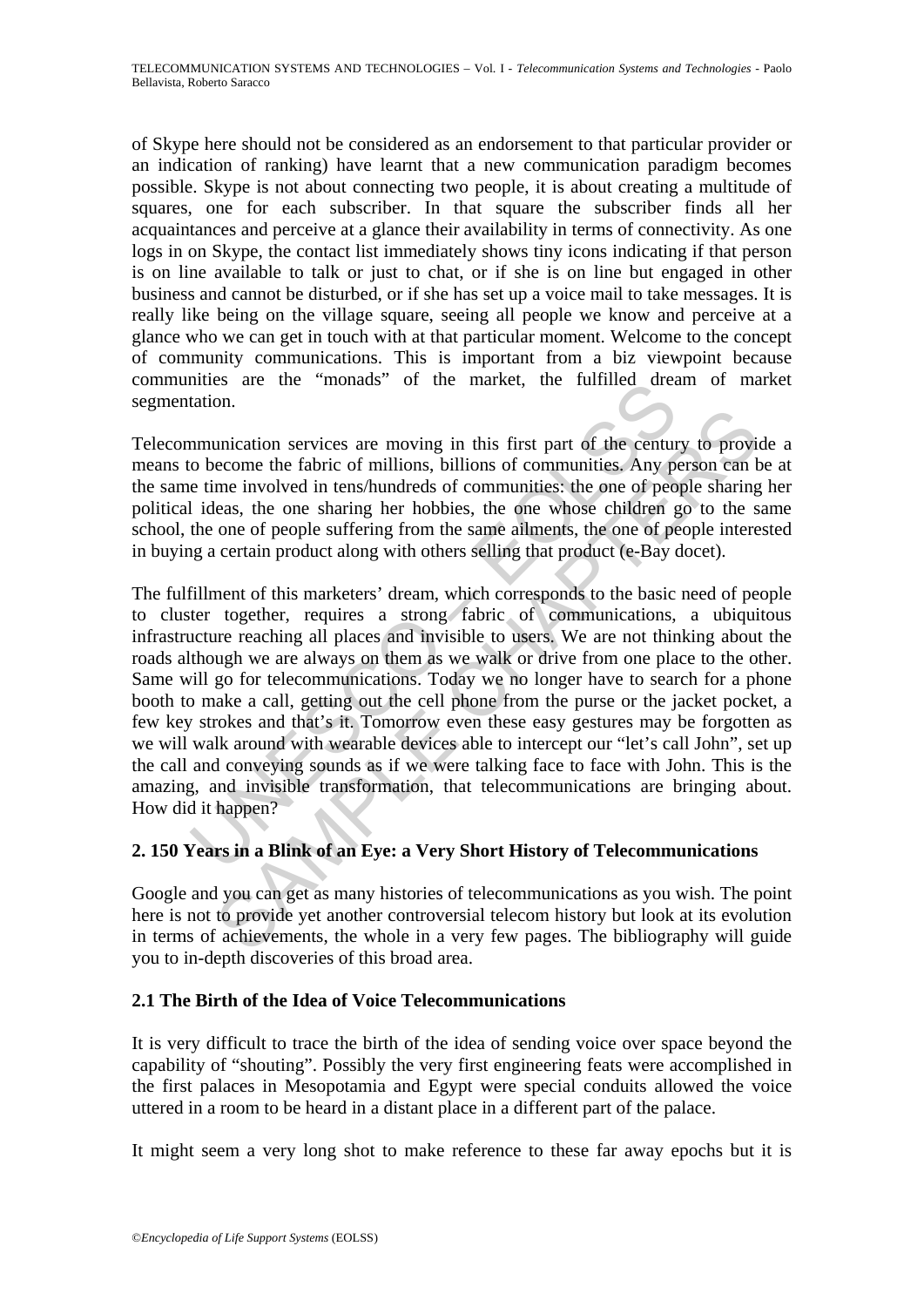actually that idea that moved Meucci, an Italian born in Florence in 1808 working at the Teatro La Pergola as assistant chief mechanics, to set up in 1834 an acoustic-pipe telephone to communicate from the stage to the maneuver trellis-work. To avoid rioting in Florence, he moved with his wife to Havana and started to work on experimenting with electricity to relieve some kind of pains. In one such experiment, in 1849 he placed a oral electrode in patient suffering from a severe migraine and moved to another room were he had all his apparatus to graduate the level of current applied to the electrode. To evaluate the intensity he had no amperometre but used a similar electrode in his mouth. Through a rheostat, of his own invention, he could increase the current flowing to the two electrodes and have a feeling in his mouth of the level to make sure he did not exceed the "cure". His patient in the other room, however, was much more sensitive to pain than he was and started to scream when the first electrical current hit his mouth. Surprisingly, Meucci heard his screaming through his own mouth, because of the variation of the electrical current flowing in the electrode he had in his mouth matching the variations produced by the screaming of his patient in his own electrode. Serendipitously he had discovered the electrophonic effect: an electrical current can be used to transport voice. For the record, his patient migraine was not cured but science made a step forward.

Meucci continued his experiments on what he started to call the "speaking telegraph" in the USA where he moved in 1850 taking a home in Staten Island, N.Y. There, in 1854 and 1855 he started to use a sort of proto-telephone to connect his wife's bedroom (where she was confined because of a worsening arthritis) with the laboratory where he worked.



Figure 1: Electrical scheme of the equipment used by Meucci, which resulted in the electrophonic effect in 1849

A quite different approach was followed by Alexander Graham Bell, who has come to be known as the inventor of the telephone, and Elisha Gray who submitted a patent for their invention within few hours of each other, which led to a legal battle over priority in the invention, won by Bell. Bell's background was on the physics of sound and music and he looked at the existing telegraph to extend its capability that at that time were limited to exchange only one message at a time. He proposed the idea of a "harmonic telegraph" able to send several messages at the same time on the same wire if each message, as a note, was sent using a different pitch. He "sold" his idea to his father in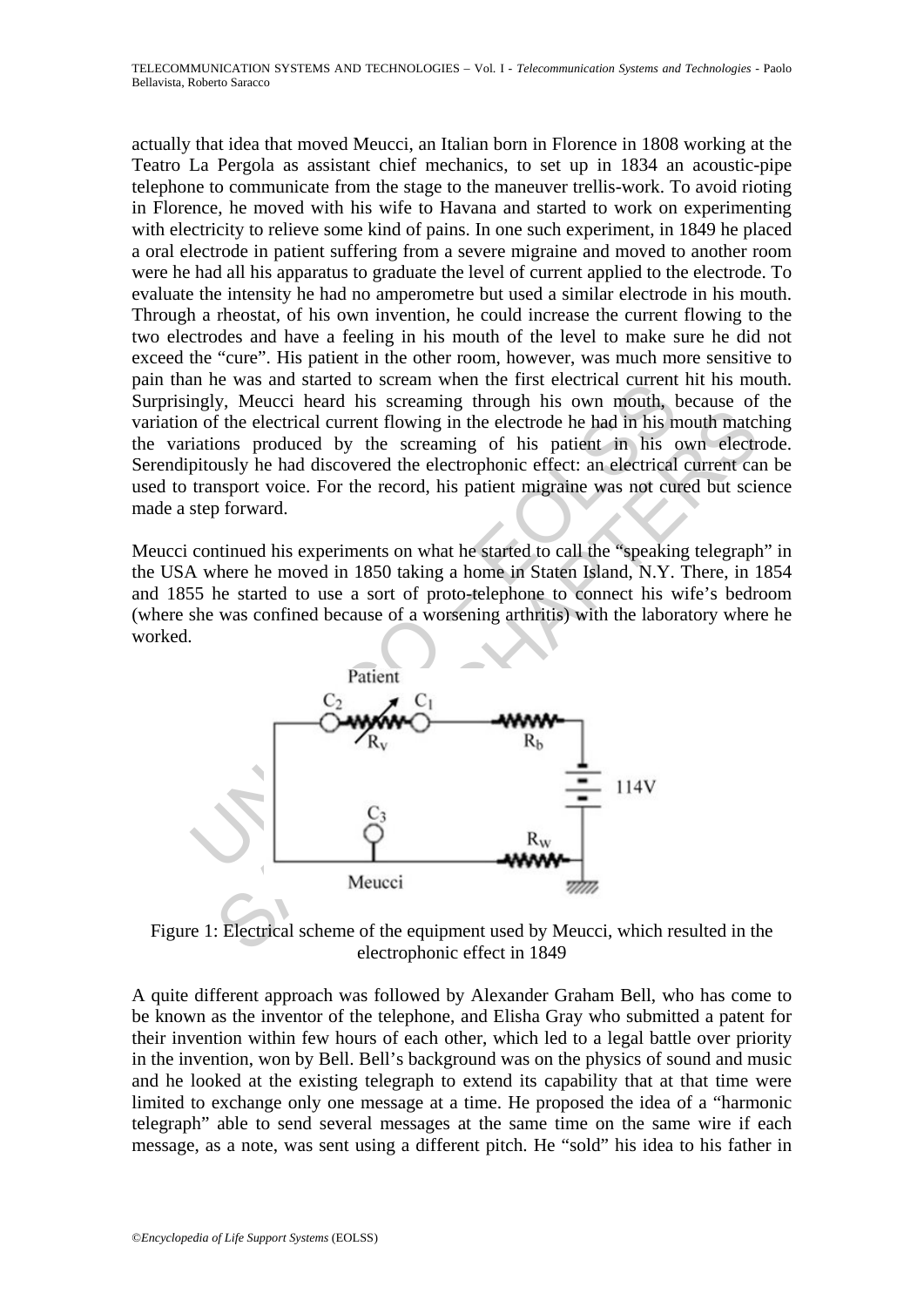law, Greene Hubbard, a rich attorney in Boston, who gave him the financial backing to further his research. Bell used that money to create, with his assistant Thomas Watson, a device that would transmit speech electrically. He had discovered in June 1875, while experimenting with his harmonic telegraph, that an electric current may be used to transmit voice and that was what he was really interested in.

On March 10th, 1876, he called: "Mr. Watson, come here. I want to see you". This sentence transmitted from one room to the next one marked for many historians the first phone call. That was indeed a small step for a man, a giant one for mankind, as somebody else said in 1969 on a quite more spectacular occasion in front of a whole humankind watching.



Figure 2: Reproduction of the first telephone developed by Bell and used for the very first call

There is another man who has to be remembered looking at the first steps of telephone history: Guglielmo Marconi. He did not invented any telephone although with his first experiments back in 1895 over the Bologna hills in central Italy, he demonstrated the possibility of using electromagnetic transmission over air to send signals. For the very first experiment the 20-years-old Marconi got one of his servants to wave a handkerchief to signal the reception of the signal sent over radio waves and later, once he was able to transmit farther away the signal in spite of a hill standing in between, by firing a gun.

Curiously Marconi is quoted to have said: "A pity that this signal can be received by anyone". He would have liked to have invented the telephone, while he paved the way to radio and television where a signal is broadcasted to be received by many. Conversely Bell in one of his interviews declared that a good application of his phone would be to let people in a village square to listen a concert being played somewhere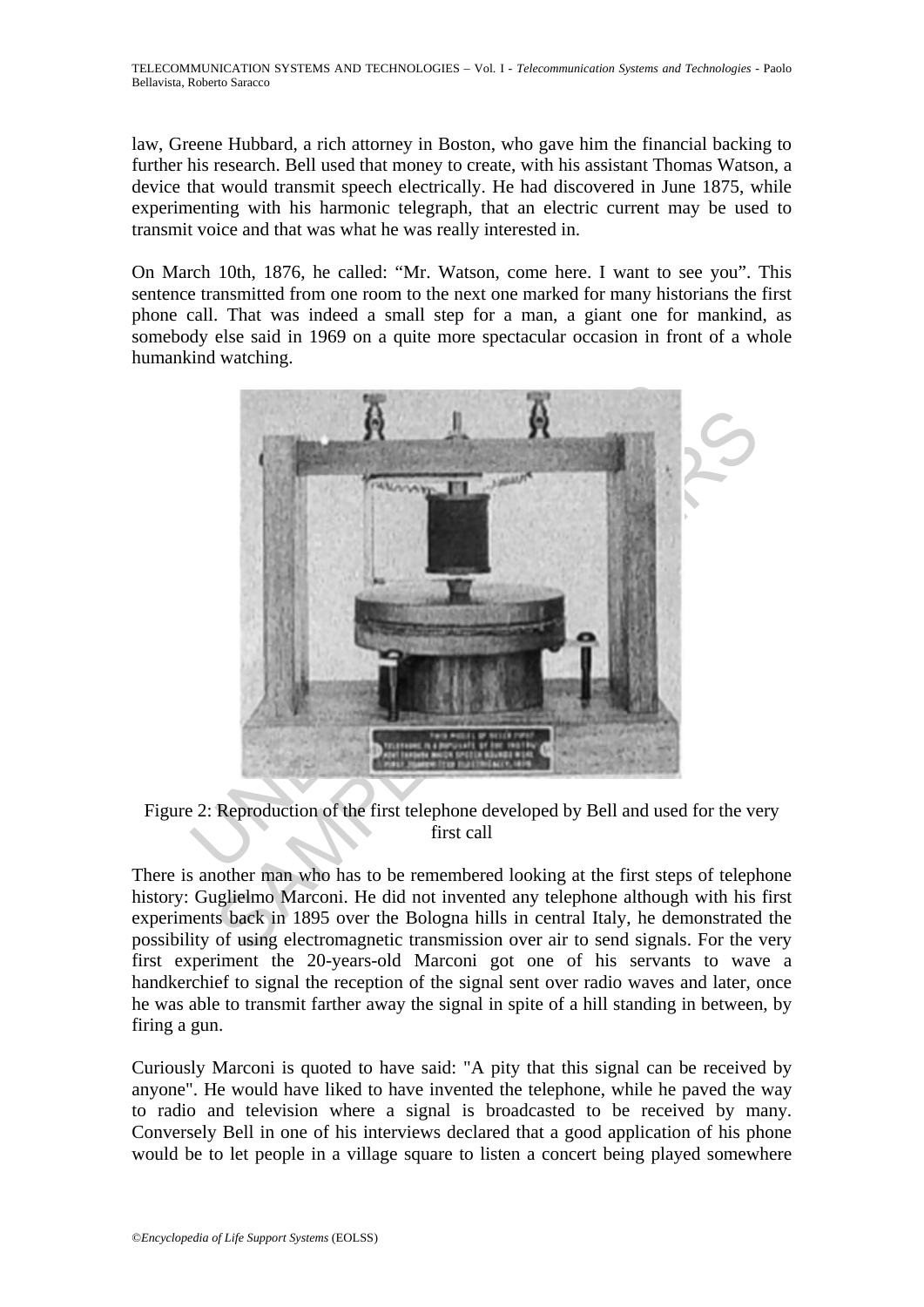else. He did invent the telephone but he wished he had invented the radio. Today we can say that this difference has faded away. Radio communications is at the bases of cell phone communications, 2.2 billion terminals say thanks to Marconi invention every day. Right in these first years of the new century we have seen the explosion of radio stations and television programs being brought by fixed telephone lines, through the Internet, thus fulfilling the dream of Bell.

There are over hundred years in between those first experiments and the pervasive multimedia communications we take for granted today and of course many people contributed to make this happen. As said at the very beginning, the purpose of this part is not to mention all of them, not even the most important ones (it would anyhow be debatable who was most important), rather to get a feeling of the overall evolution. Let's start.

# **2.2 The Conquest of Distance**

Sending an electrical signal over a wire has the same effect of sending a wave over a stretch of water. After a while the signal fades away. The same happens, just sooner, if there are several contiguous wires carrying signals: they tend to interfere one another making their detection more and more difficult, as it happens if we create waves in a pond by throwing pebbles in the water. Each one creates a wave that gets mixed with the other one and makes it impossible to our eyes to single out one from the other.

is a decrease was most importantly, rather to get a reemig of the overal and the system.<br>
Conquest of Distance<br>
conquest of Distance<br>
conquest of Distance<br>
concer. After a while the signal fades away. The same happens<br>
e s nquest of Distance<br>
nelectrical signal over a wire has the same effect of sending a wave ov<br>
avater. After a while the signal fades away. The same happens, just soone<br>
everal contiguous wires carrying signals; they tend to The first problem facing the pioneers of telecommunications was, how to conquer distance, making it possible for voice to reach the furthest corner of the world, thousands of kilometers away. Actually in the first years making the signal detectable beyond a few kilometers was already a challenge. Part of this challenge lay in the terminals transforming voice into an electrical signal and then the electrical signal back into voice. A first breakthrough came with the carbon microphone. By compressing the carbon powder contained in a capsule at the end of the handset, actually a sort of horn conveying the sound ways right to the membrane, one could vary its resistance and therefore modulate a signal. The modulation was not what we would call today "hi-fi": the best response was in the 3,000 KHz, approximately the fundamental frequency of women voice; that is why switchboard operators were women: their voice was the one that could be best heard over the line. At the other end a spire activated a membrane attached to an iron cylinder when current flew through it recreating the sound waves.

To increase the length of the transmission, engineers had to cancel out the interference created by the signals they were transmitting. At the end of the XIX century Pupin, a Serbian born educated in the USA, UK, and Germany and at that time serving as professor at the Columbia University, invented a way to do so by placing special coils (condenser) every few kilometers, a method that has come to be known as "pupinisation" of the line, patented in 1900. That work was stemmed by regulation issued in the USA asking the operating companies to lay telephone cables underground, rather than on poles. That made transmission even more sensitive to attenuation. Using this method in 1914 AT&T established the longest transmission line connecting New York with Boston, a span of over 500 miles. Another way to tackle attenuation was of course finding a way to amplify the signal when it degraded below a certain threshold.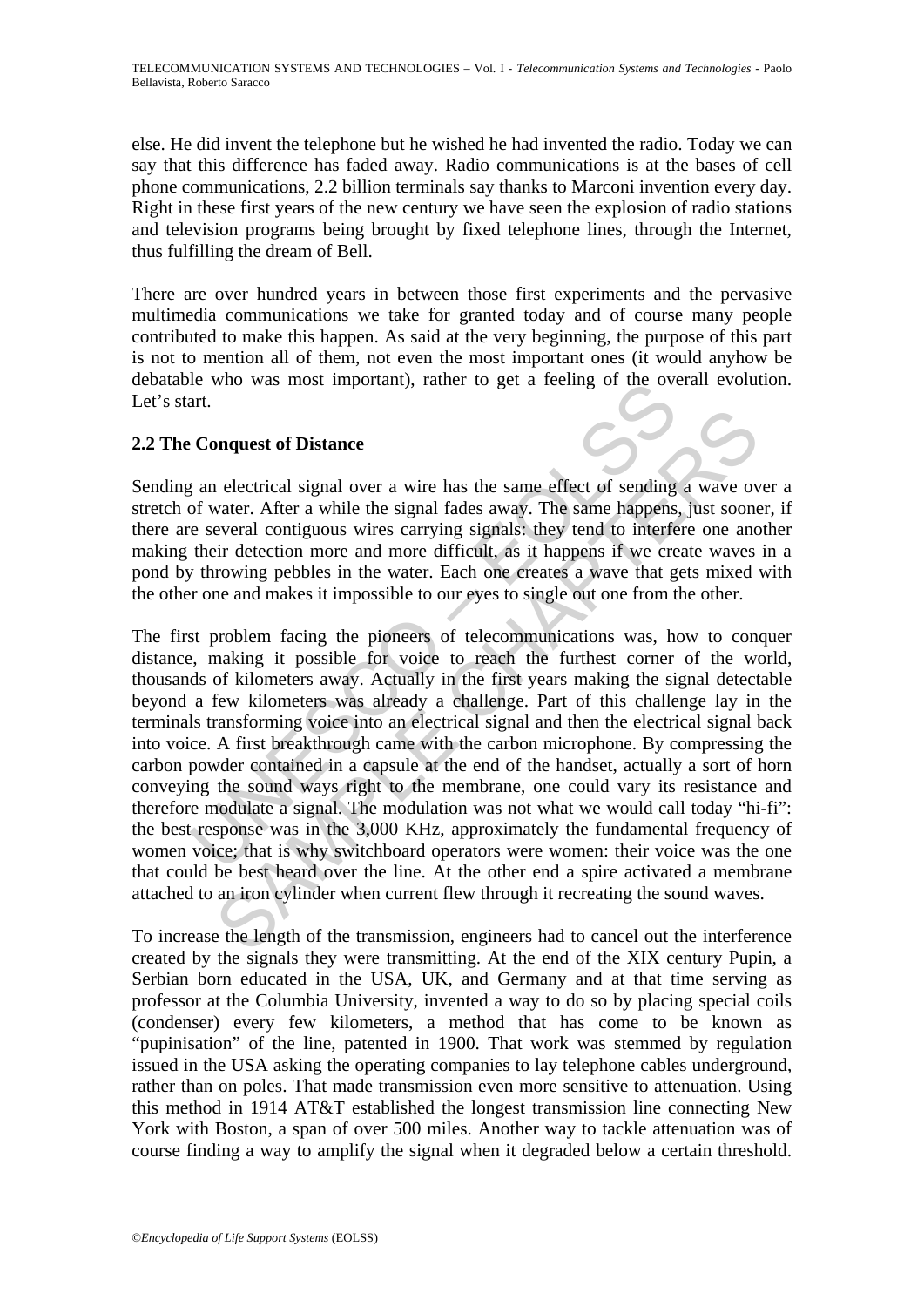The invention of the vacuum tube by Lee de Forest in 1906 (that was basically an ingenious evolution of the Edison bulb lamp with an additional third wire, the grid) provided that capability.

By 1920s one could say that the major battle to conquest distance was over. However the war against distance was won much later in the 1960s with the advent of digitalization, the satellites and later on, in the 1980s with the deployment of optical fiber (we will talk about fiber in the next sub-section focused on capacity). But that is more the icing on the cake created in the first 20 years of the last century.

## **2.3 The Conquest of Capacity**

The telegraph, as we saw, was plagued by the limitation of being able to transmit only one message at a time on any given line. The telephone system, although making much better use of the line, was still hampered by the same limitation. To increase capacity in the system you had to increase the number of available wires. Obviously the single customer would make use of just one communication at a time, so one could use one single line per customer and then provide within the network a multiplicity of lines to manage the thousands, millions of people that can be talking at any given time.

egraph, as we saw, was plagued by the limitation of being able tessage at a time on any given line. The telephone system, although se of the line, was still hampered by the same limitation. To increase the number of availa For a conservative function of the telephone system, although making in each at this on any given line. The telephone system, although making in of the line, was still hampered by the same limitation. To increase capacity This is basically what has been done in telecommunications by network engineers that have struggled to provide architectures able to minimize cost (every single line has a cost) and to carry as many conversations as possible. The first trick to implement was the connection of the line reaching the home of a customer to the bunch of lines leading from the central office in the area of that customer to other central offices. The first switching device was a human being, a woman in general. She sat at a console, received the request for a connection from a customer with the information of who she/he wanted to call, and manually inserted a cord to connect the customer line with the one leading to the called party (or to another central office where that customer line was terminated). The speed of dissemination of the telephone was such that in the 1920s it was forecasted that, given a continuous expansion of the telephone service at the rate of those years, by the 1960s every single person in the USA would have had to work as a switch operator to serve all the demands.

As soon as the first telephone lines were deployed, the means to interconnect them one another attracted the attention of engineers. Strange enough, one of the contributors to implementing an automatic switch was no engineer at all (Almon Strowger, a Kansas City undertaker): he invented a system that could connect one line to one line out of a set of 100. That system was so successful that more than one hundred years later there were still many of them working to connect people through the world. We will see more about ways to connect one line to the next in order to create an end to end communication path in the next part of the theme-level writing. The point here is that switching was the first step on the way to increase effectively the availability of capacity that was made possible by the deployment of more and more wires beginning to criss-cross the world.

A second significant step in the conquest of capacity was the invention of ways to use the very same wire (or channel/spectrum in a wireless system) to carry several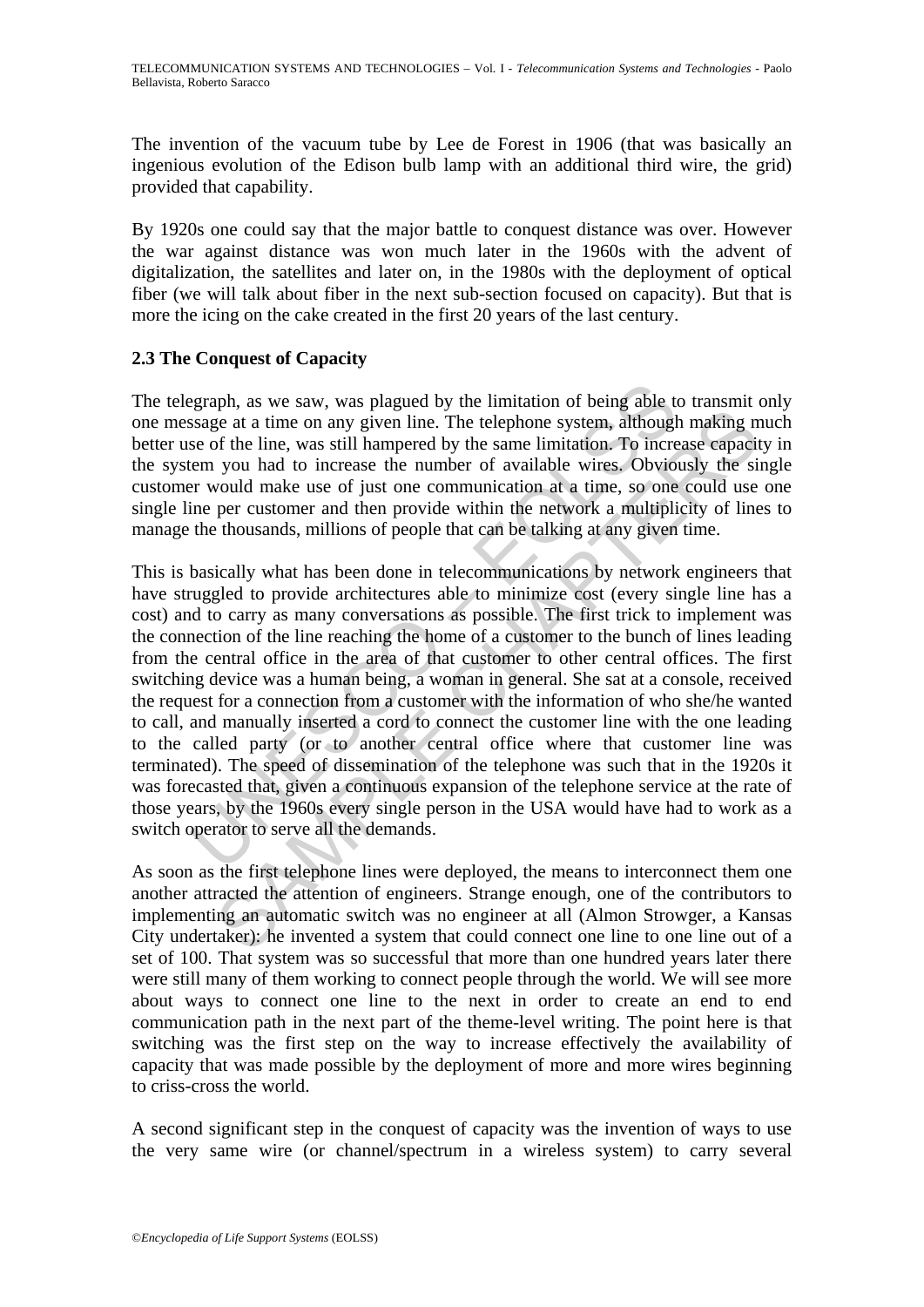communications at the same time. Clearly such a capability would immediately multiply the capacity of the infrastructure. The first successful example (there are many more today but here we will consider just three of them) was Pulse Code Modulation (PCM). PCM was invented by the British engineer Alec Reeves in 1937 while working for the International Telephone and Telegraph in France. The idea with PCM is to sample the voice repeatedly and transform these samples into a set of numbers, each one representing a specific pattern in a timed succession. Provided the samples are taken in a sufficient number and at regularly spaced interval it is possible to reconstruct the voice at the end of the line by converting this numbers sequence into the analogue signal. This way of transporting the voice requires a coding function. Coding has become one of the most important aspects of telecommunications and we will dedicate a full chapter to that. The first transmission of speech by PCM was the SIGSALY voice encryption equipment used for high-level Allied communications during World War II. The sampling and the signal reconstruction was a complex feat that became economically viable only in the 1950s with the advent of transistors in the market.



Figure 3: Sampling of a signal and its reconstruction based on samples

and the signal reconstruction was a complex feat that became economic<br>in the 1950s with the advent of transistors in the market.<br>  $\frac{1}{\sqrt{2}}\sqrt{\frac{1}{\sqrt{2}}\sqrt{\frac{1}{\sqrt{2}}}}\sqrt{\frac{1}{\sqrt{2}}\sqrt{\frac{1}{\sqrt{2}}\sqrt{\frac{1}{\sqrt{2}}}}}}$ <br>
gure 3: Sampli Transistors were looked suspiciously by telecommunication people because they were a very young technology still to be proved in terms of durability in the field. There was therefore a significant resistance to their introduction in operation. By the middle of the 1950s the increase of telecom traffic in New York City required more capacity of the infrastructure and the deployment of more wires. The municipality objected because of the disruption to (vehicular) traffic that the digging of streets, required to lay new cables, would have caused. Engineers decided to go for PCM, thus multiplying the capacity of their infrastructure over 20 folds (24 communications can be carried on a single line using PCM according to the American Standard, 30, if the European standard is used).

Two other major steps in the conquest of capacity need to be recorded: the conquest of capacity over radio and the one over fiber. We have seen how Marconi regretted the fact that a radio signal can be received by anybody, thus making it unsuitable for person-toperson communications. Technology circumvented the problem by inventing ways of coding signals over radio in such a way that only authorized receivers can decrypt it. The evolution of electronics has opened up more and more radio spectrum by increasing the frequency million of times from those first Marconi's experiment and by increasing the sensitivity of receivers thus allowing for a much more efficient utilization of the spectrum. Today, hundreds of communications can be managed within a 5 MHz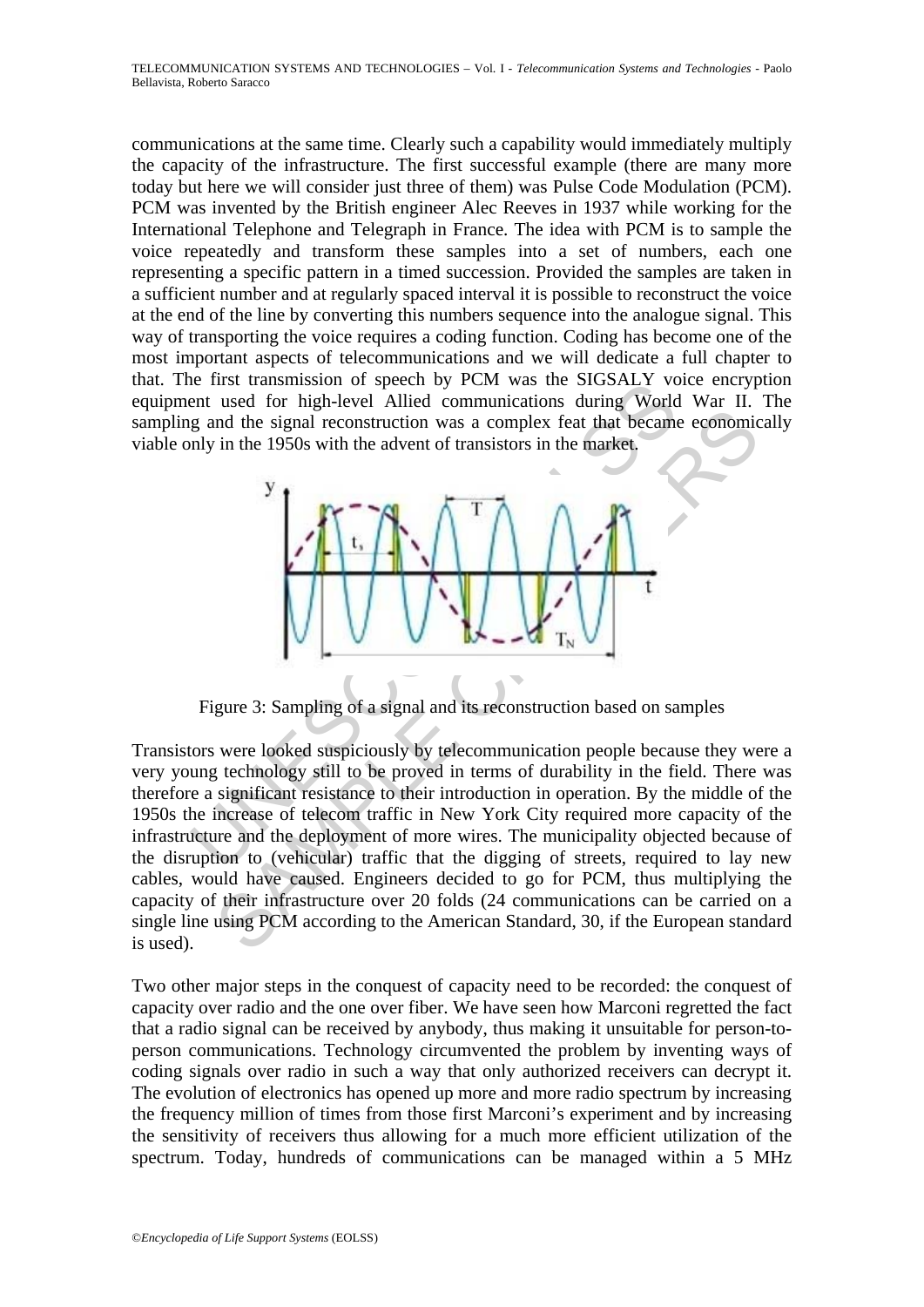spectrum coded on a 2 GHz bearer frequency (see *Fundamentals of Communication Systems*, *Fundamentals of Telecommunications*, and *Analog and Digital Transmission of Data* for a detailed description of coding techniques).

sparent grass turns to green and unan to back as its increass imits agains at a signal, a light beam, across kilometers of thickness. Discoverial processes to produce fibers with some windows of transpare a signal, a light State particular and a state of thickness. Discovering and created are streament as the state and controlling and creative increases to produce fibers with some windows of transparency in certaings was a challenge that too The optical fiber at the turn of the century, by the end of the 1990s, changed the rules of the telecommunications game by creating an explosion of capacity in the infrastructure. The first idea of using a fiber to transmit a telecommunication signal dates back to the 1960s with the first experiment at Bell Labs in the USA. The possibility to transmit a signal over a fiber became possible by the invention of the laser and the discovery of ways to make the fiber transparent to the frequencies emitted by the laser. Glass, that's what fibers are made of, is not transparent at all as soon as there is a lot of it. Think how that transparent glass turns to green and than to black as its thickness increases. A one meter thick glass pane is basically as dark as a brick. In a fiber we are talking about sending a signal, a light beam, across kilometers of thickness. Discovering and creating industrial processes to produce fibers with some windows of transparency in certain frequency ranges was a challenge that took forty years to conquest. By the end of the 1990s electronics and optics were ready and so were the economic conditions of offer and demand. Operators started to deploy massively optical infrastructures multiplying thousand of times the overall capacity of the networks in the span of few years. Today's infrastructure capacity in the backbone is so great that any estimate of traffic increase for the next ten years is well below the capacity we already have available. Only twenty years ago the capacity of a single subscriber line could be measured in terms of tens of Kbps; in 2005 the Hong Kong Operator started to offer 1 Gbps to its subscribers.

TO ACCESS ALL THE **35 PAGES** OF THIS CHAPTER, Visit: http://www.eolss.net/Eolss-sampleAllChapter.aspx

#### **Bibliography**

- - -

Advanced Communications Technologies and Services (ACTS) European Project http://www.ariadne.ac.uk/ issue4/acts/. [A set of initiatives under the European Community 4<sup>th</sup> Framework Programme (collaborative research and technology development in Europe) to stimulate the development of integrated broadband communications]

Alex Reeve, inventor of PCM - http://www.AlecHarleyReeves.com. [Some introductory biographical notes about Reeve and his inventions]

Alexander Graham Bell, a short biography http://inventors.about.com/library/inventors/bltelephone2.htm. [Some introductory biographical notes about Bell and his inventions]

Almon Strowger, the invention of the automatic switching - http://inventors.about.com/library/inventors/ bltelephone7.htm. [Some introductory biographical notes about Strowger and his inventions]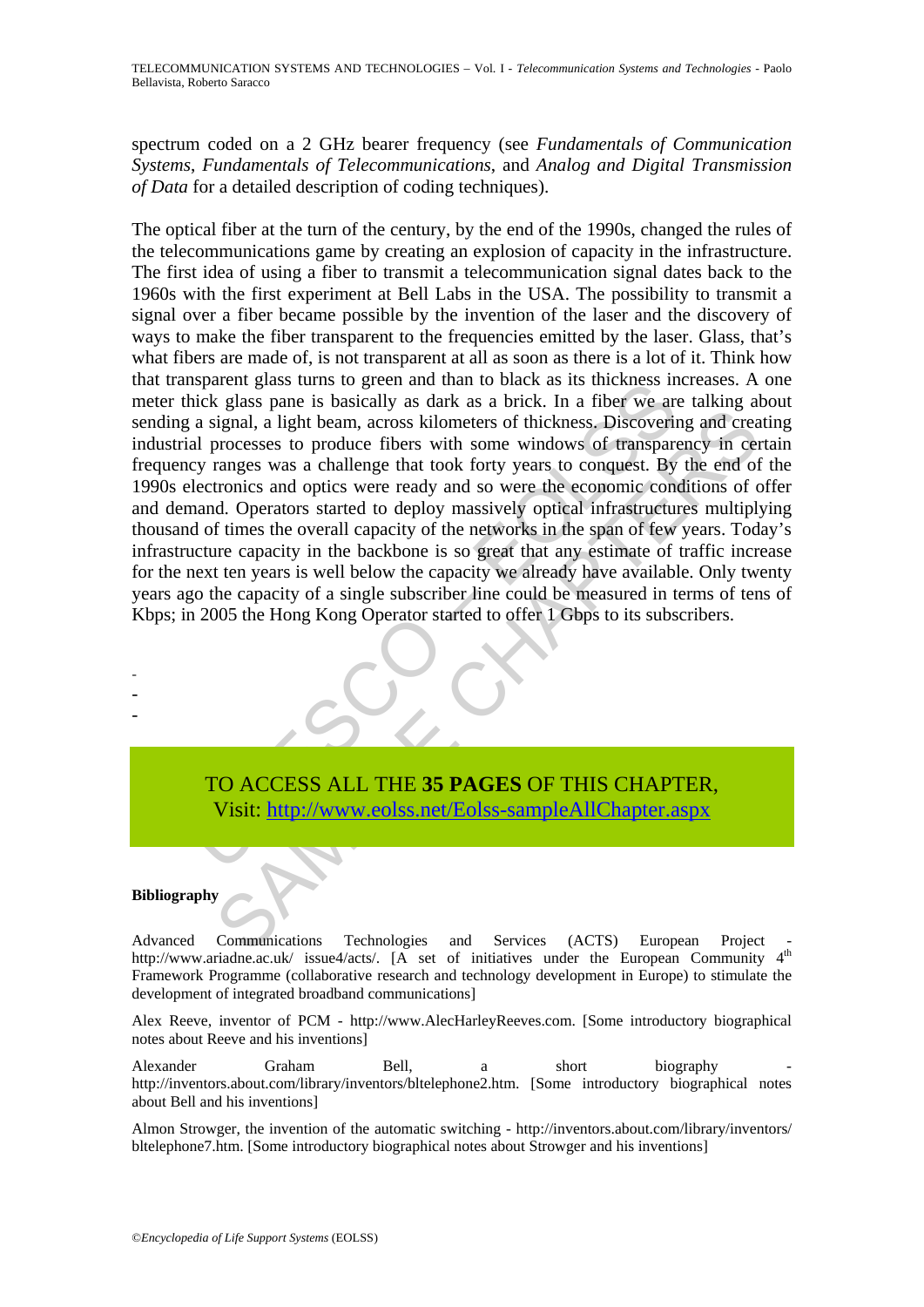Bedrosian, E. Weighted PCM. *IEEE Transactions on Information Theory* 4(1), Mar 1958. [Seminal work introducing the theory of Pulse Code Modulation]

Bell's patent application for the telephone http://inventors.about.com/library/inventors/bltelephone1.htm. [The telephone invention, firstly patented by A.G. Bell]

Bellavista, P. and A. Corradi (eds). *The Handbook of Mobile Middleware*. Taylor & Francis Press, ISBN 0849338336, Sep. 2006. [First comprehensive book about middleware approaches to support mobile systems and mobile applications]

CDMA2000 - http://www.3gpp2.org/. [3rd partnership project for developing next generation CDMA2000 networks]

Chang, R.K.C. Defending against Flooding-based Distributed Denial-of-service Attacks: a Tutorial. *IEEE Communications Magazine* 40(10), Oct. 2002. [Survey paper about most diffused distributed denial-ofservice attacks, organized into a comprehensive taxonomy]

Crow, B.P., Widjaja, I., Kim, L.G. and Sakai, P.T. IEEE 802.11 Wireless Local Area Networks. *IEEE Communications Magazine* 35(9), Sep. 1997. [Introductory article to the Wi-Fi communication technology]

Day, J.D. and Zimmermann, H. The OSI Reference Model. *Proceedings of the IEEE* 71(12), Dec. 1983. [About the layered modeling approach behind all the current protocols for distributed systems]

IEEE Communications Magazine - http://www.comsoc.org/dl/commag/. [Most important IEEE magazine about communication protocols and management in general]

IEEE Network Magazine - http://www.comsoc.org/pubs/net/. [Most important IEEE magazine about network systems management in general]

IEEE Pervasive Computing Magazine - http://www.computer.org/portal/site/pervasive/. [Most important IEEE magazine about ubiquitous systems, pervasive applications and ambient intelligence]

IEEE Transactions on Mobile Computing – http://www.computer.org/tmc/. [Most important IEEE journal about network protocols, distributed supports, and context-aware services for mobile computing]

IEEE Wireless Communications Magazine - http://www.comsoc.org/dl/pcm/. [Most important IEEE magazine about wireless technologies and personal communications]

Etateks, organized into a comprehensive taxonomy]<br>
P., Widjaja, I., Kim, L.G. and Sakai, P.T. IEEE 802.11 Wireless Local Area<br>
ications *Magazine* 35(9), Sep. 1997. [Introductory article to the Wi-Fy]<br>
gyl castions *Magazi* Widjaja, I., Kim, L.G. and Sakai, P.T. IEEE 802.11 Wireless Local Area Networks.<br> *ions Magazine* 35(9), Sep. 1997. [Introductory article to the Wi-Fi communic<br>
17:immermann, H. The OSI Reference Model. *Proceedings of the* International Telecommunication Union (ITU) - http://www.itu.int. [International organization within the United Nations where governments and the private sector coordinate global telecom networks and services]

Kalden, R., Meirick, I. and Meyer, M. Wireless Internet Access based on GPRS. *IEEE Personal Communications* 7(2), Apr. 2000. [Integration of wired-wireless networks via GPRS access points: issues and directions of solution]

Karaoguz, J. High-rate Wireless Personal Area Networks. *IEEE Communications Magazine* 39(12), Dec. 2001. [Comprehensive introductory survey about most diffused standards for wide bandwidth technologies for personal networks]

Landt, J. The History of RFID. *IEEE Potentials* 24(4), Oct.-Nov. 2005. [Introductory article about the evolution of identification techniques based on radio frequency tagging]

Lee, M.J., Zheng, J., Ko, Y.-B. and Shrestha, D.M. Emerging Standards for Wireless Mesh Technology. *IEEE Wireless Communications* 13(2), Apr. 2006. [Introductory article to the novel research field of wireless meshes and associated efforts of protocol standardization]

Mihailo Pupin, a short biography - http://www.acmi.net.au/AIC/PUPIN\_BIO.html. [Some introductory biographical notes about Pupin and his inventions]

O'Mahony, D. UMTS: the Fusion of Fixed and Mobile Networking. *IEEE Internet Computing* 2(1), Jan.- Feb. 1998. [Seminal work about the integration of wired-wireless networks and services within the framework of UMTS]

Sairam, K.V., Gunasekaran, N. and Reddy, S.R. Bluetooth in Wireless Communication. *IEEE*